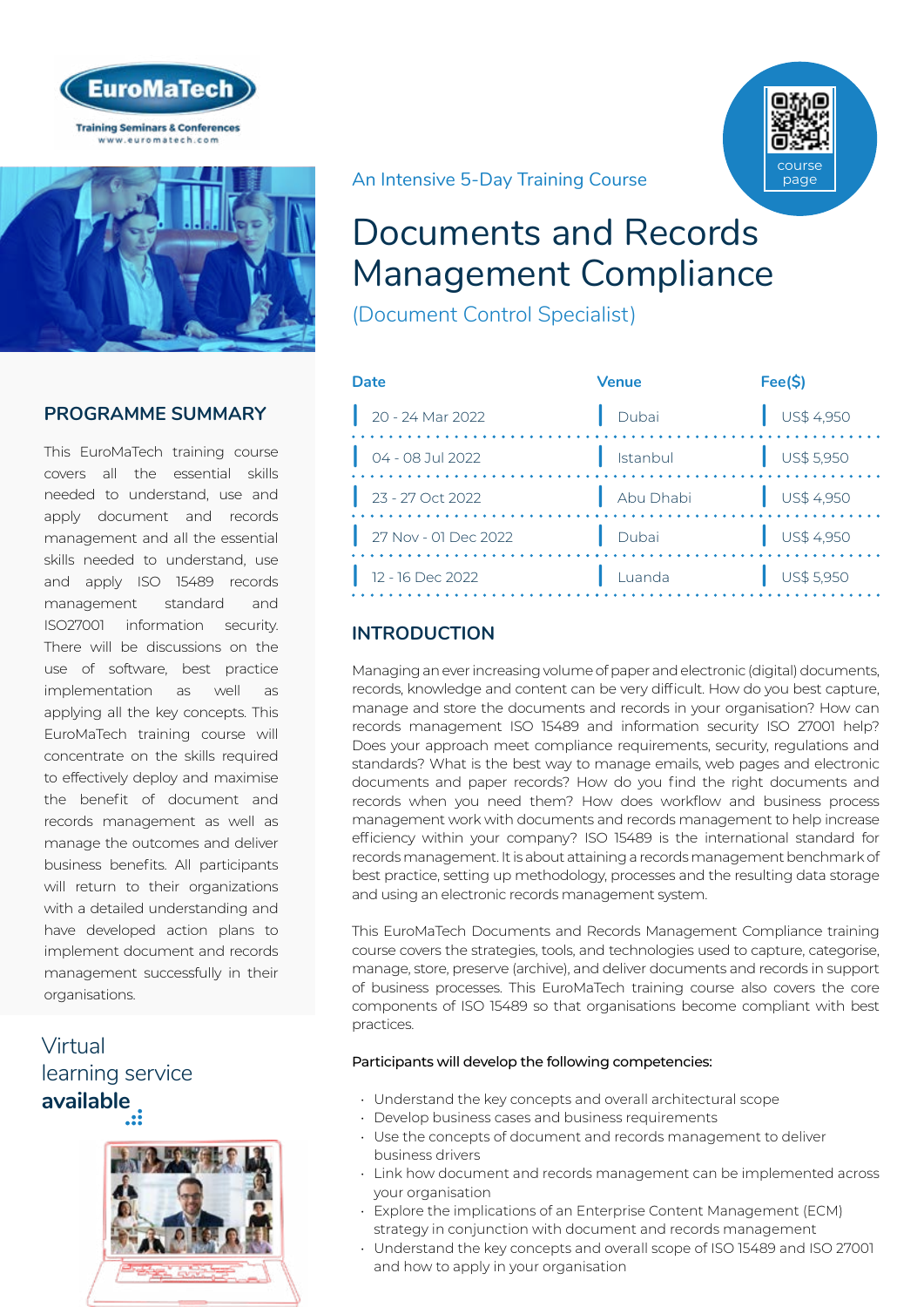## **TRAINING METHODOLOGY**

This EuroMaTech training course covers essential skills such as communicating persuasively and with impact, confidence to handle challenging situations and flexibility to adapt and being clear about who you are and who you want to be. This allows you to develop deeper relationships with those around you. This is crucial towards inspiring team members to achieve organizational goals and influencing individuals to support the team direction.

Participants will learn by active participation during the training course through the use of a wide variety of instructional techniques. There will be group exercises to allow for a "hands on" approach to learning. Case studies will be utilized to present "best practices" approaches. In addition there will be in depth discussion of critical success factors.





+971 50 196 6003

**Email Address:** info@euromatech.ae

**Website:** www.euromatech.com

## **WHO SHOULD ATTEND**

- Professionals and leaders who wish to learn more about document management strategies for improving organisational efficiency
- Personnel moving into leadership roles to embrace better controls for managing paper and electronic documents
- Information Security Professionals
- Document Controllers and Administrators
- Document and Records Management Personnel
- Document Management Supervisors
- Suppliers, Solution Providers and Vendors
- Executives
- Users of Document and Records Management
- Personnel seeking to enhance their skills
- IT Management
- Technical Staff

## **PROGRAMME OBJECTIVES**

### This EuroMaTech Documents and Records Management Compliance training course aims to enable participants to achieve the following objectives:

- To understand document and records management lifecycle
- To understand ISO 15489 records management standard
- Review how to implement a records management system based on ISO 15489
- Help create business case and requirements for the selection and procurement of document and records management
- Create a document and records management plan of action to implement in their organization and learn from best practice implementations and case studies
- Concepts for managing information and content, such workflow, business process and collaboration
- Review industry leading solutions and vendors in this marketplace
- Using metadata, business classification scheme, taxonomy and setting retention plans
- Learn about legislation, standards and regulation
- Set up search and retrieval
- Setting up access controls and security
- Develop storage models, audit trail and storage technologies

## **In-house Training**

EuroMaTech is capable of conducting this training programme exclusively for your delegates. Please e-mail us on inhouse@euromatech. ae for further information and/or to receive a comprehensive proposal.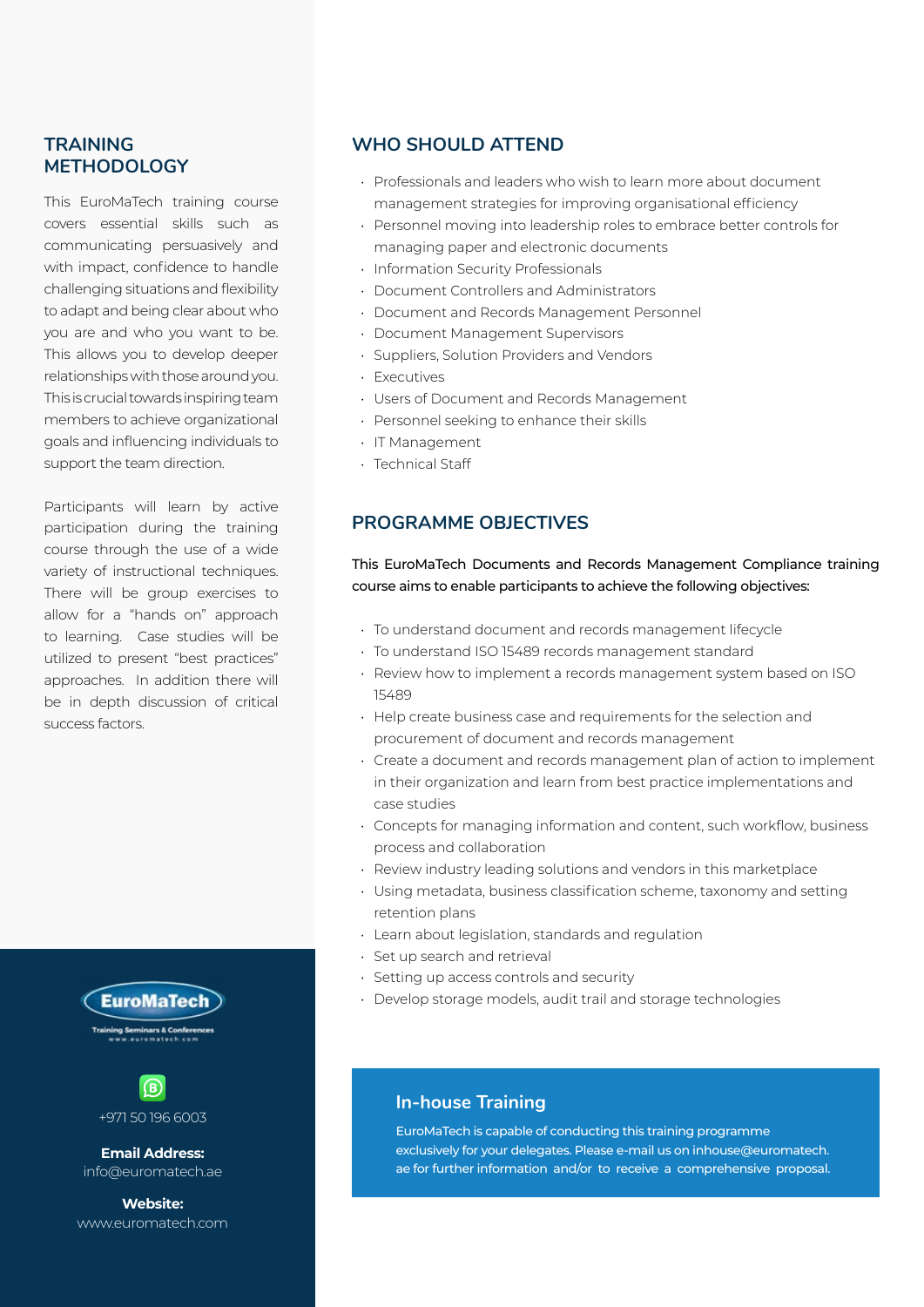# **COURSE OUTLINE**



# **Day 1**

#### Strategy and Understanding Key Elements of Documents & Records Management Compliance

- Introduce Document and Records Management
- ISO 15489 Part 1 and Part 2 overview
- Business Case and Drivers
- Business requirements for Managing Document and Records
- Managing Information as an Asset
- Understanding the Terminology
- Document and Records Management Strategies
- Information Governance

# **Day 3**

## Process and Delivery

- Information Gathering: audit and survey
- Building a Business Case
- Business Requirements
- ISO 15489 Part 1
	- » How to set ISO 15489 Policies and Standards
	- » Assigning Responsibilities and Authorities
	- » Establishing Procedures and Guidelines
- Business Classification Scheme
- IT Infrastructure Details
- Model Office and Rollout

# **Day 4**

## Implementation Planning

- Implementation Planning • ISO 15489 Part 2
	- » Designing, Implementing and Administering Specialized Systems for Managing Records
	- » Integrating Records Management into Business Systems and Processes
- Information Audit: monitoring compliance
- Project and Programme Planning

# **Day 2**

## Concepts and Set up **Components**

- Document and Records Lifecycle
- Capture and Storage Management
- Storage and Handling
- Preservation and Archiving
- Metadata and Indexing
- Classification Schemes
- Searching and Retrieving
- Controls and Security
- Legislation, Standards and Regulation

# **Day 5**

## Case Studies

- Introduction to Case Studies
- Group 1 Strategy: Developing a Business Case
- Group 2 Concepts: Training and Awareness Programme
- Group 3 Process: Developing Policy and Standards

# **QUALITY CERTIFICATIONS & ACCREDITATIONS**

EuroMaTech is proud to be associated with the following accreditation bodies:

**TEA**®